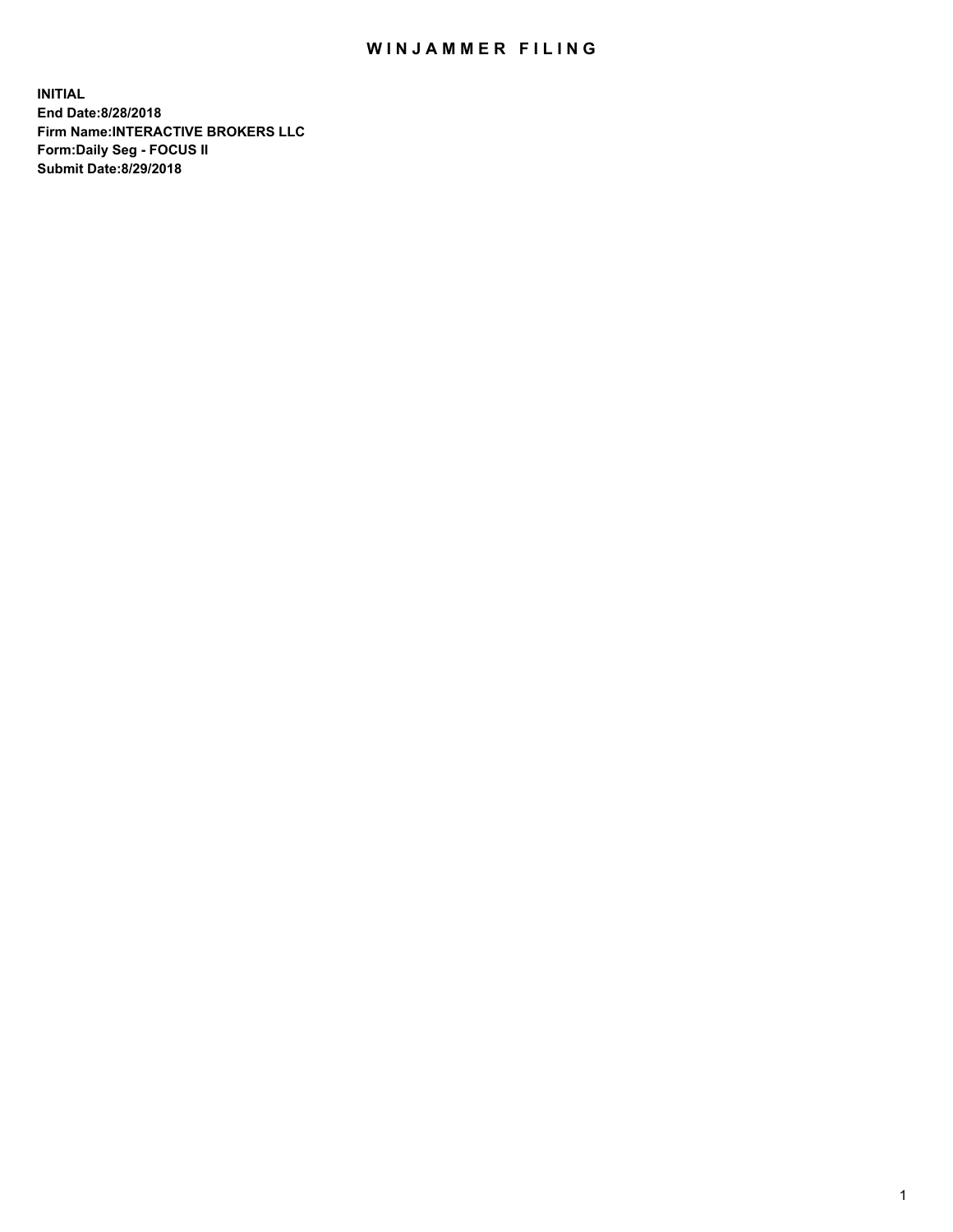**INITIAL End Date:8/28/2018 Firm Name:INTERACTIVE BROKERS LLC Form:Daily Seg - FOCUS II Submit Date:8/29/2018 Daily Segregation - Cover Page**

| Name of Company                                                                                                                                                                                                                                                                                                                | <b>INTERACTIVE BROKERS LLC</b>                                                                  |
|--------------------------------------------------------------------------------------------------------------------------------------------------------------------------------------------------------------------------------------------------------------------------------------------------------------------------------|-------------------------------------------------------------------------------------------------|
| <b>Contact Name</b>                                                                                                                                                                                                                                                                                                            | James Menicucci                                                                                 |
| <b>Contact Phone Number</b>                                                                                                                                                                                                                                                                                                    | 203-618-8085                                                                                    |
| <b>Contact Email Address</b>                                                                                                                                                                                                                                                                                                   | jmenicucci@interactivebrokers.c<br>om                                                           |
| FCM's Customer Segregated Funds Residual Interest Target (choose one):<br>a. Minimum dollar amount: ; or<br>b. Minimum percentage of customer segregated funds required:% ; or<br>c. Dollar amount range between: and; or<br>d. Percentage range of customer segregated funds required between:% and%.                         | $\overline{\mathbf{0}}$<br>$\overline{\mathbf{0}}$<br>155,000,000 245,000,000<br>0 <sub>0</sub> |
| FCM's Customer Secured Amount Funds Residual Interest Target (choose one):<br>a. Minimum dollar amount: ; or<br>b. Minimum percentage of customer secured funds required:% ; or<br>c. Dollar amount range between: and; or<br>d. Percentage range of customer secured funds required between:% and%.                           | $\overline{\mathbf{0}}$<br>0<br>80,000,000 120,000,000<br>0 <sub>0</sub>                        |
| FCM's Cleared Swaps Customer Collateral Residual Interest Target (choose one):<br>a. Minimum dollar amount: ; or<br>b. Minimum percentage of cleared swaps customer collateral required:% ; or<br>c. Dollar amount range between: and; or<br>d. Percentage range of cleared swaps customer collateral required between:% and%. | $\overline{\mathbf{0}}$<br><u>0</u><br>$\underline{0}$ $\underline{0}$<br>00                    |

Attach supporting documents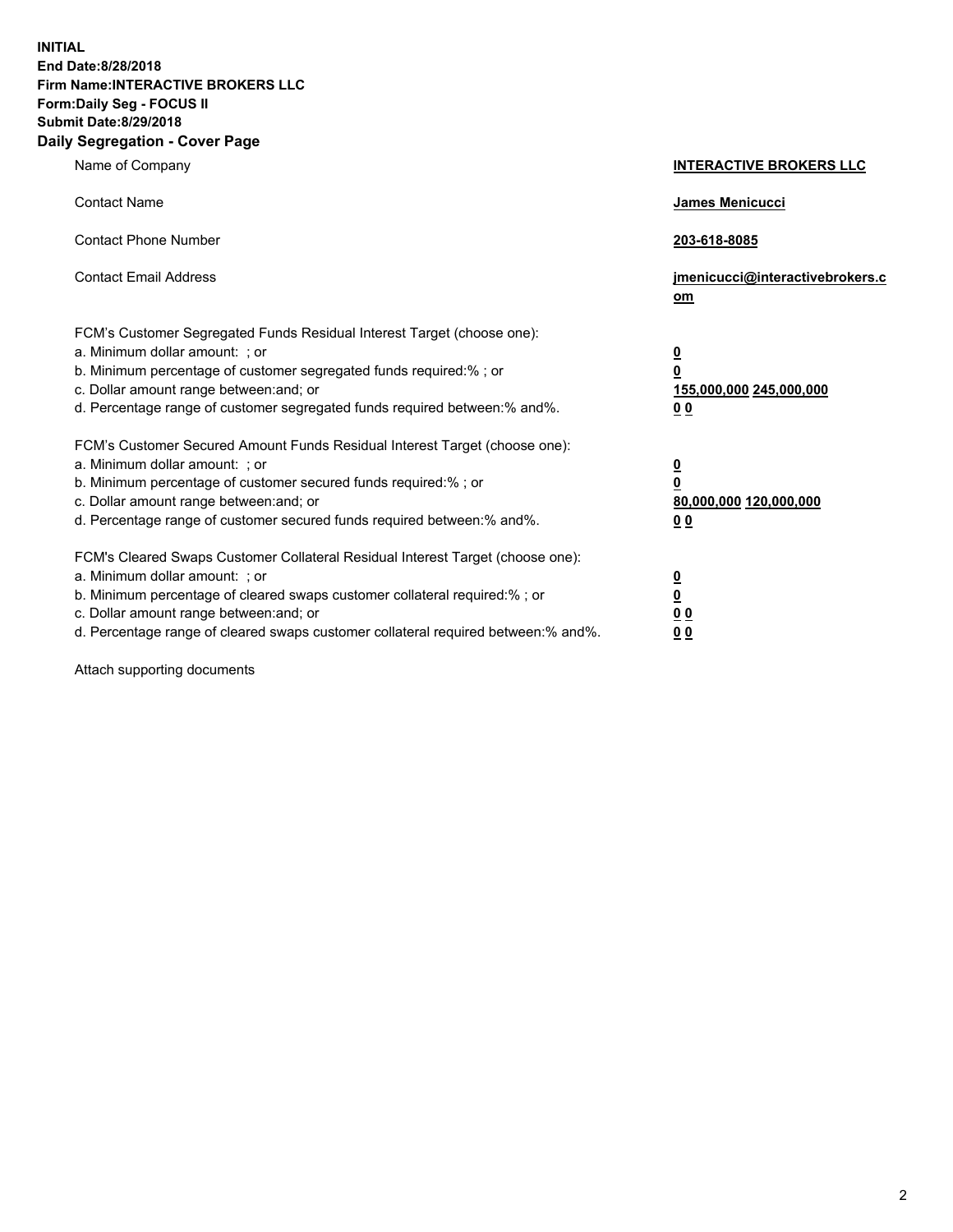## **INITIAL End Date:8/28/2018 Firm Name:INTERACTIVE BROKERS LLC Form:Daily Seg - FOCUS II Submit Date:8/29/2018 Daily Segregation - Secured Amounts**

|     | Daily Segregation - Secured Amounts                                                                |                                                       |
|-----|----------------------------------------------------------------------------------------------------|-------------------------------------------------------|
|     | Foreign Futures and Foreign Options Secured Amounts                                                |                                                       |
|     | Amount required to be set aside pursuant to law, rule or regulation of a foreign                   | $0$ [7305]                                            |
|     | government or a rule of a self-regulatory organization authorized thereunder                       |                                                       |
| 1.  | Net ledger balance - Foreign Futures and Foreign Option Trading - All Customers                    |                                                       |
|     | A. Cash                                                                                            | 453,453,581 [7315]                                    |
|     | B. Securities (at market)                                                                          | $0$ [7317]                                            |
| 2.  | Net unrealized profit (loss) in open futures contracts traded on a foreign board of trade          | -369,268 [7325]                                       |
| 3.  | Exchange traded options                                                                            |                                                       |
|     | a. Market value of open option contracts purchased on a foreign board of trade                     | 323,611 [7335]                                        |
|     | b. Market value of open contracts granted (sold) on a foreign board of trade                       | -54,767 [7337]                                        |
| 4.  | Net equity (deficit) (add lines 1. 2. and 3.)                                                      | 453, 353, 157 [7345]                                  |
| 5.  | Account liquidating to a deficit and account with a debit balances - gross amount                  | 3,304 [7351]                                          |
|     | Less: amount offset by customer owned securities                                                   | 0 [7352] 3,304 [7354]                                 |
| 6.  | Amount required to be set aside as the secured amount - Net Liquidating Equity                     | 453,356,461 [7355]                                    |
|     | Method (add lines 4 and 5)                                                                         |                                                       |
| 7.  | Greater of amount required to be set aside pursuant to foreign jurisdiction (above) or line        | 453,356,461 [7360]                                    |
|     | 6.                                                                                                 |                                                       |
|     | FUNDS DEPOSITED IN SEPARATE REGULATION 30.7 ACCOUNTS                                               |                                                       |
| 1.  | Cash in banks                                                                                      |                                                       |
|     | A. Banks located in the United States                                                              | 77,997,654 [7500]                                     |
|     | B. Other banks qualified under Regulation 30.7                                                     | 0 [7520] 77,997,654 [7530]                            |
| 2.  | Securities                                                                                         |                                                       |
|     | A. In safekeeping with banks located in the United States                                          | 372,087,632 [7540]                                    |
|     | B. In safekeeping with other banks qualified under Regulation 30.7                                 | 0 [7560] 372,087,632 [7570]                           |
| 3.  | Equities with registered futures commission merchants                                              |                                                       |
|     | A. Cash                                                                                            | $0$ [7580]                                            |
|     | <b>B.</b> Securities                                                                               | $0$ [7590]                                            |
|     | C. Unrealized gain (loss) on open futures contracts                                                | $0$ [7600]                                            |
|     | D. Value of long option contracts                                                                  | $0$ [7610]                                            |
|     | E. Value of short option contracts                                                                 | 0 [7615] 0 [7620]                                     |
| 4.  | Amounts held by clearing organizations of foreign boards of trade                                  |                                                       |
|     | A. Cash                                                                                            | $Q$ [7640]                                            |
|     | <b>B.</b> Securities                                                                               | $0$ [7650]                                            |
|     | C. Amount due to (from) clearing organization - daily variation                                    | $0$ [7660]                                            |
|     | D. Value of long option contracts                                                                  | $0$ [7670]                                            |
|     | E. Value of short option contracts                                                                 | 0 [7675] 0 [7680]                                     |
| 5.  | Amounts held by members of foreign boards of trade                                                 |                                                       |
|     | A. Cash                                                                                            | 128,141,954 [7700]                                    |
|     | <b>B.</b> Securities                                                                               | $0$ [7710]                                            |
|     | C. Unrealized gain (loss) on open futures contracts                                                | 7,580,618 [7720]                                      |
|     | D. Value of long option contracts                                                                  | 323,611 [7730]                                        |
|     | E. Value of short option contracts                                                                 | <mark>-54,767</mark> [7735] <b>135,991,416</b> [7740] |
| 6.  | Amounts with other depositories designated by a foreign board of trade                             | 0 [7760]                                              |
| 7.  | Segregated funds on hand                                                                           | $0$ [7765]                                            |
| 8.  | Total funds in separate section 30.7 accounts                                                      | 586,076,702 [7770]                                    |
| 9.  | Excess (deficiency) Set Aside for Secured Amount (subtract line 7 Secured Statement                | 132,720,241 [7380]                                    |
| 10. | Page 1 from Line 8)<br>Management Target Amount for Excess funds in separate section 30.7 accounts |                                                       |
| 11. | Excess (deficiency) funds in separate 30.7 accounts over (under) Management Target                 | 80,000,000 [7780]                                     |
|     |                                                                                                    | 52,720,241 [7785]                                     |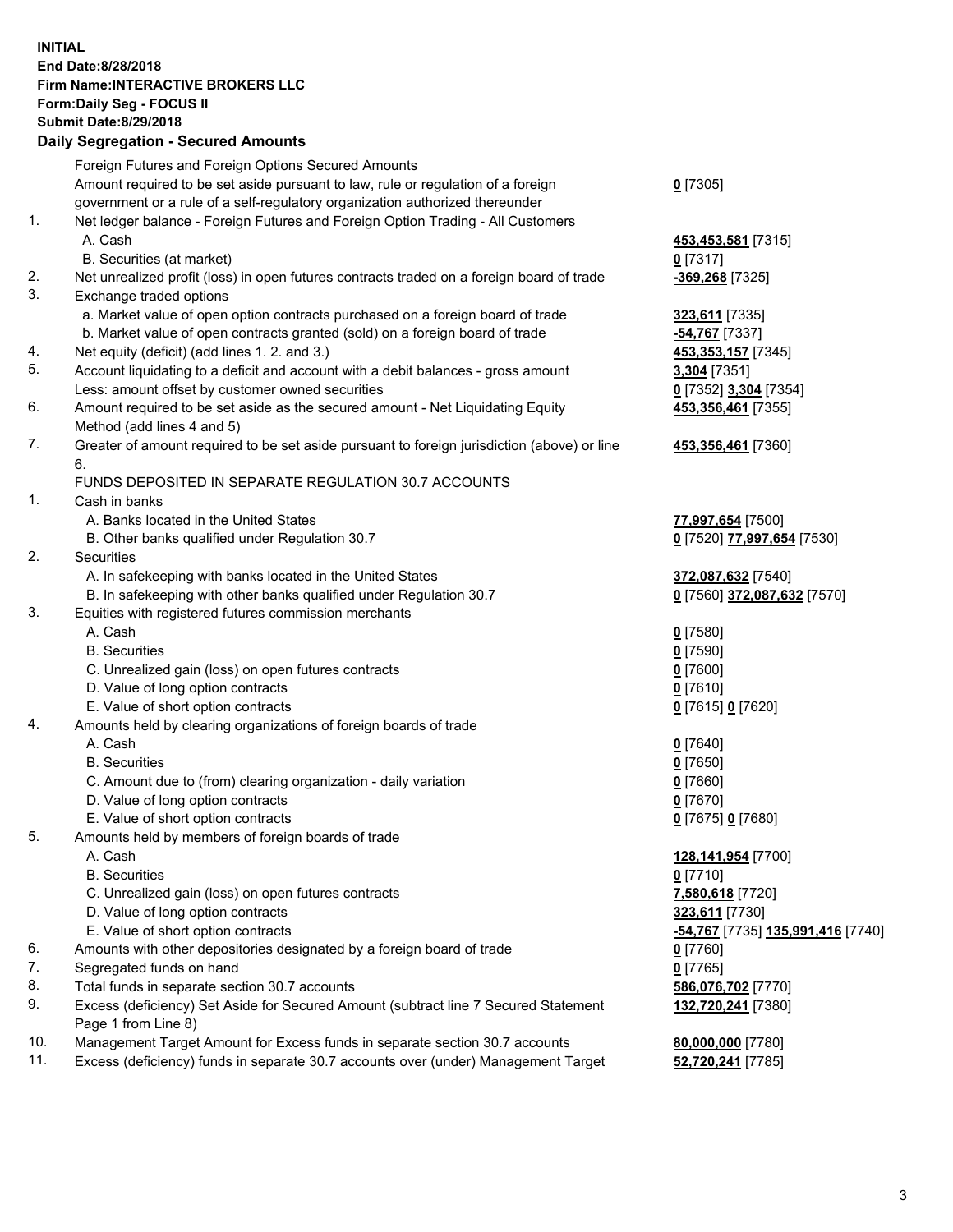**INITIAL End Date:8/28/2018 Firm Name:INTERACTIVE BROKERS LLC Form:Daily Seg - FOCUS II Submit Date:8/29/2018 Daily Segregation - Segregation Statement** SEGREGATION REQUIREMENTS(Section 4d(2) of the CEAct) 1. Net ledger balance A. Cash **4,123,231,743** [7010] B. Securities (at market) **0** [7020] 2. Net unrealized profit (loss) in open futures contracts traded on a contract market **-90,387,541** [7030] 3. Exchange traded options A. Add market value of open option contracts purchased on a contract market **152,887,199** [7032] B. Deduct market value of open option contracts granted (sold) on a contract market **-191,777,759** [7033] 4. Net equity (deficit) (add lines 1, 2 and 3) **3,993,953,642** [7040] 5. Accounts liquidating to a deficit and accounts with debit balances - gross amount **162,790** [7045] Less: amount offset by customer securities **0** [7047] **162,790** [7050] 6. Amount required to be segregated (add lines 4 and 5) **3,994,116,432** [7060] FUNDS IN SEGREGATED ACCOUNTS 7. Deposited in segregated funds bank accounts A. Cash **1,078,004,008** [7070] B. Securities representing investments of customers' funds (at market) **1,886,673,165** [7080] C. Securities held for particular customers or option customers in lieu of cash (at market) **0** [7090] 8. Margins on deposit with derivatives clearing organizations of contract markets A. Cash **26,971,275** [7100] B. Securities representing investments of customers' funds (at market) **1,248,407,808** [7110] C. Securities held for particular customers or option customers in lieu of cash (at market) **0** [7120] 9. Net settlement from (to) derivatives clearing organizations of contract markets **-4,563,692** [7130] 10. Exchange traded options A. Value of open long option contracts **152,729,993** [7132] B. Value of open short option contracts **-191,706,868** [7133] 11. Net equities with other FCMs A. Net liquidating equity **0** [7140] B. Securities representing investments of customers' funds (at market) **0** [7160] C. Securities held for particular customers or option customers in lieu of cash (at market) **0** [7170] 12. Segregated funds on hand **0** [7150] 13. Total amount in segregation (add lines 7 through 12) **4,196,515,689** [7180] 14. Excess (deficiency) funds in segregation (subtract line 6 from line 13) **202,399,257** [7190] 15. Management Target Amount for Excess funds in segregation **155,000,000** [7194] 16. Excess (deficiency) funds in segregation over (under) Management Target Amount **47,399,257** [7198]

Excess